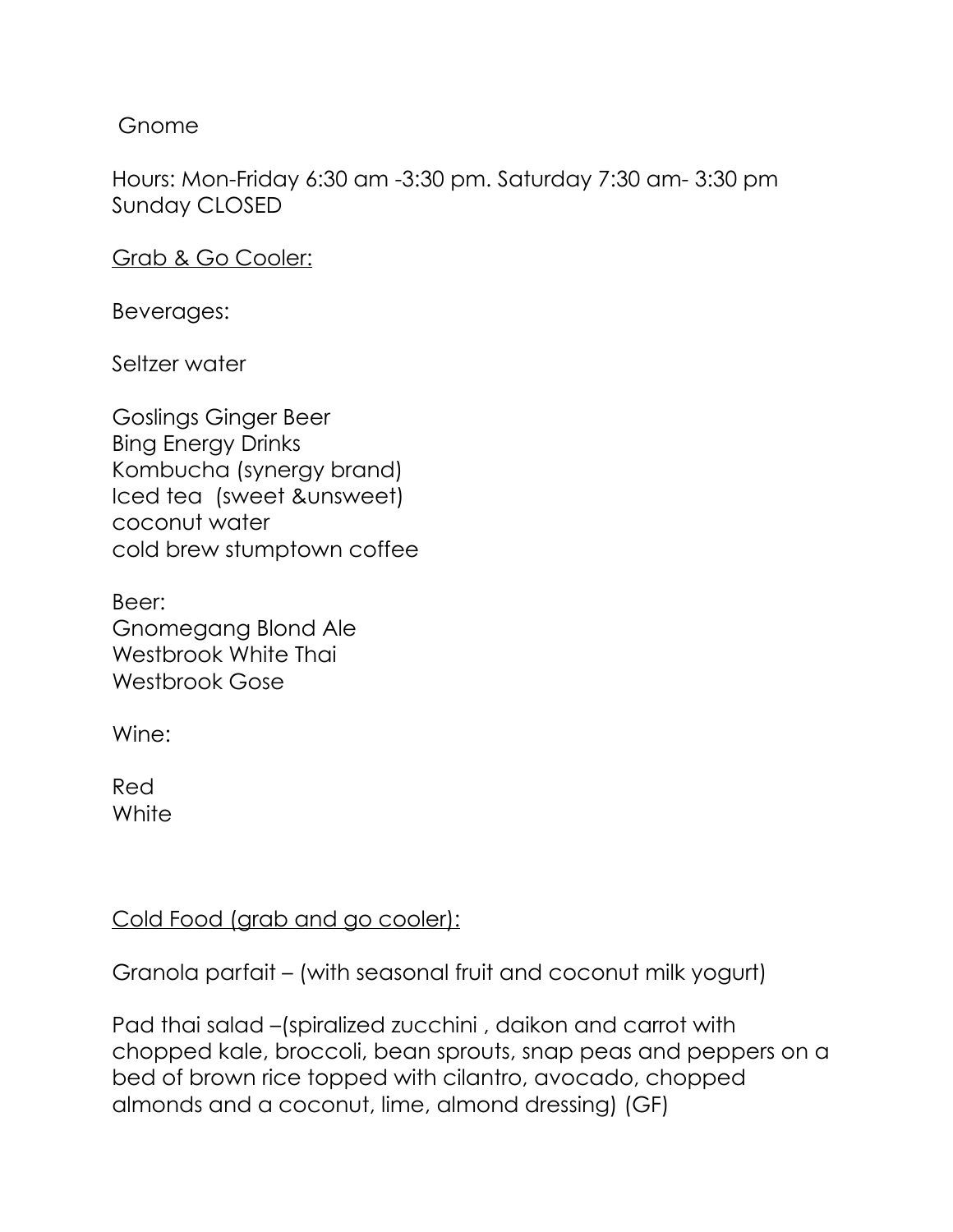Mock chicken salad wrap

Caeser Salad Wrap with Seitan "chicken"

Side of mock chicken salad (GF)

Side of "Tuna" chickpea salad (GF)

Hummus (GF)

Carrot & Celery Crudite(GF)

Avocado Chocolate Mousse(GF)

Warm Food (grab and go warmer):

**Biscuit** +earth balance

Hemp Sausage Biscuit

Breakfast burrito (tofu scramble with black beans & homefries)

+guacamole +mango salsa +cheddar cheese (daiya)

Cinnamon Roll

Counter (grab and go):

Assorted pastries, biscotti, muffins, cookies and scones (varying dailywill need to work out all of these items-not all will be available to order online)

Muffin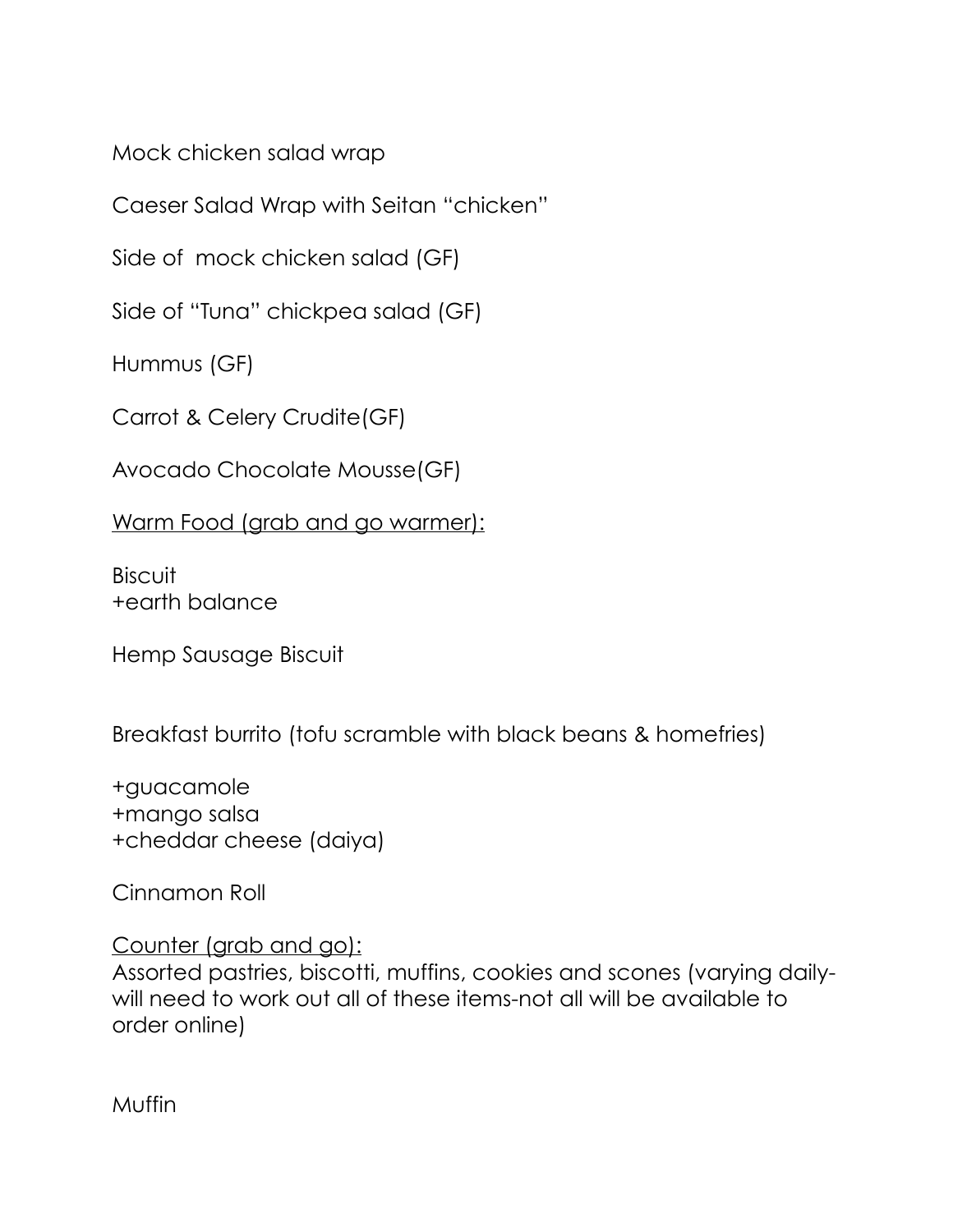+earth balance +pepper jelly

Banana Bread (GF)

Cheddar Scallion Scone

Counter Drink Service:

Coffee:

Drip Coffee 12 oz. 16 oz.

Americano **Latte** Cappuccino Espresso Macchiato

Blended Coffee with milk

Hot Teas green tea rooibos earl grey **Chai** 

Red Cappuccino (rooibos) London Fogs (earl gray latte) Chai Latte

Milks: Soy, Hemp, Coconut and Almond

Smoothies: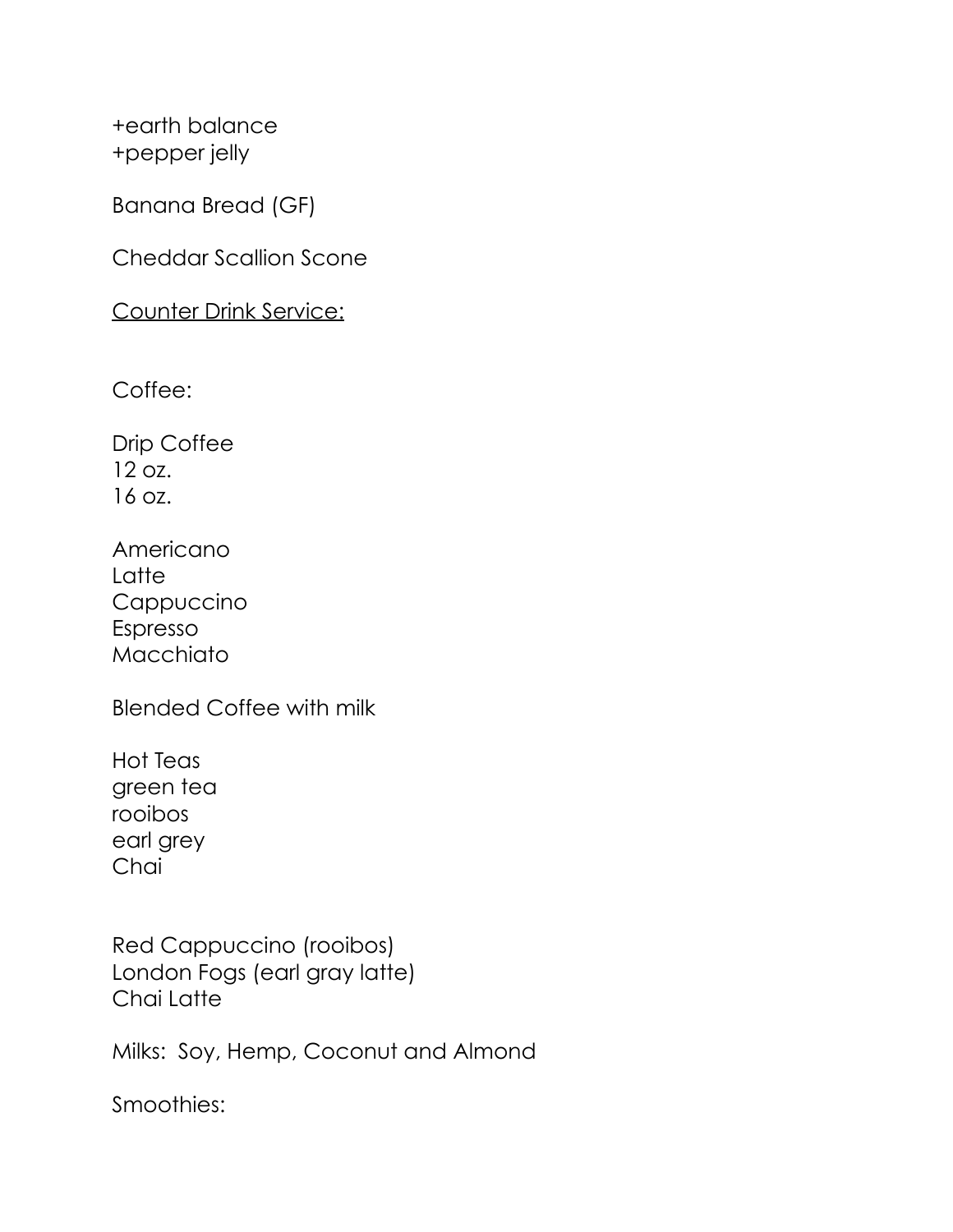Green Smoothie Oatmeal Cookie Smoothie

Breakfast (available all day):

Breakfast Burrito (tofu scramble, potatoes, guacamole, mango salsa, and shredded greens)

Fresh bagels (everything, cinnamon raison, plain and sesame) +avocado with lemon and s&p +veg cream cheese +earth balance +almond butter +cashew butter +strawberry jam +pepper jelly

Bagel breakfast sandwich (tofu scramble, portobella "bacon" and cheddar daiya)

Cinnamon pancakes with seasonal fruit (blueberries or bananas) (GF) served with portabella "bacon and homefries

Southern Grit Bowl (cheesy geechie boy grits, sautéed kale, tofu scramble and Portobello bacon dusted with nutritional yeast) +add home fries on top

Sides: Tofu Scramble Toast w/ earth balance and jam **Homefries** Vegan sausage patties Cheesy grits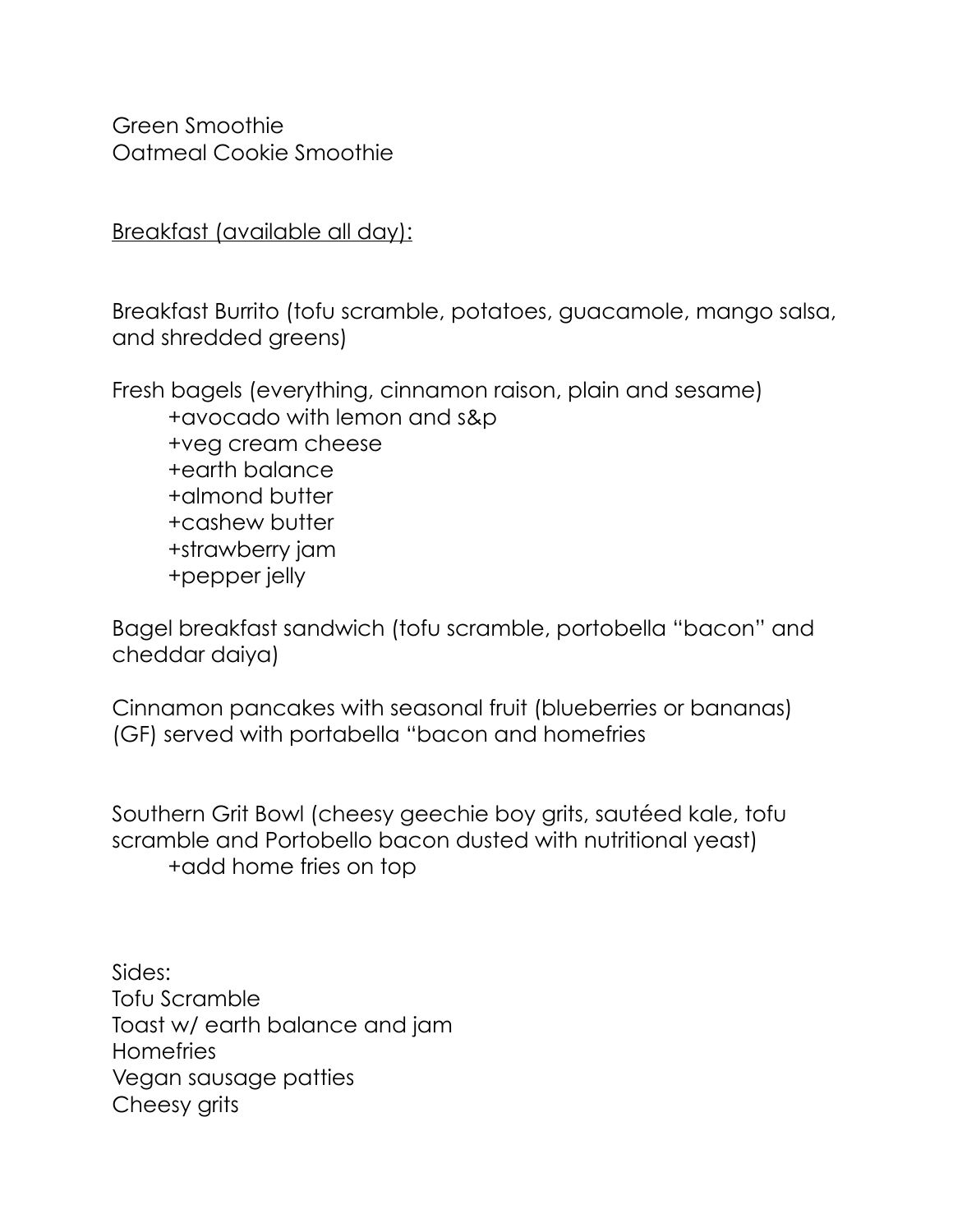Portobello Bacon

Lunch:

Daily Soup Special

Fried Seitan "Chicken" Sandwich (lettuce, tomato, red onion, pickle and mayo) -make buffalo style with ranch dressing +

Veggie Burger (lettuce, tomato, red onion, dill pickle, mayo, mustard, ketchup) +add cheese(daiya) swiss or cheddar +add Portobello bacon

Tempeh Reuben on Rye (sauerkraut, vegan swiss cheese and pickles)

Bulgogi Korean Bowl (rice, bulgogi tofu, sesame broccoli, red cabbage, fresh daikon, cilantro) (GF)

BLT (Portobella "bacon" with lettuce, tomato, onion and veganiase) -choose sourdough or rye +cheddar cheese (daiya)

Caesar Salad (romaine, croutons & cashew parmesan) +fried seitan "chicken"

Pad Thai Salad –(spiralized zucchini, daikon and carrot with chopped kale, broccoli, bean sprouts, snap peas and peppers on a bed of brown rice topped with cilantro, avocado, chopped almonds and a coconut, lime, almond dressing) (GF)